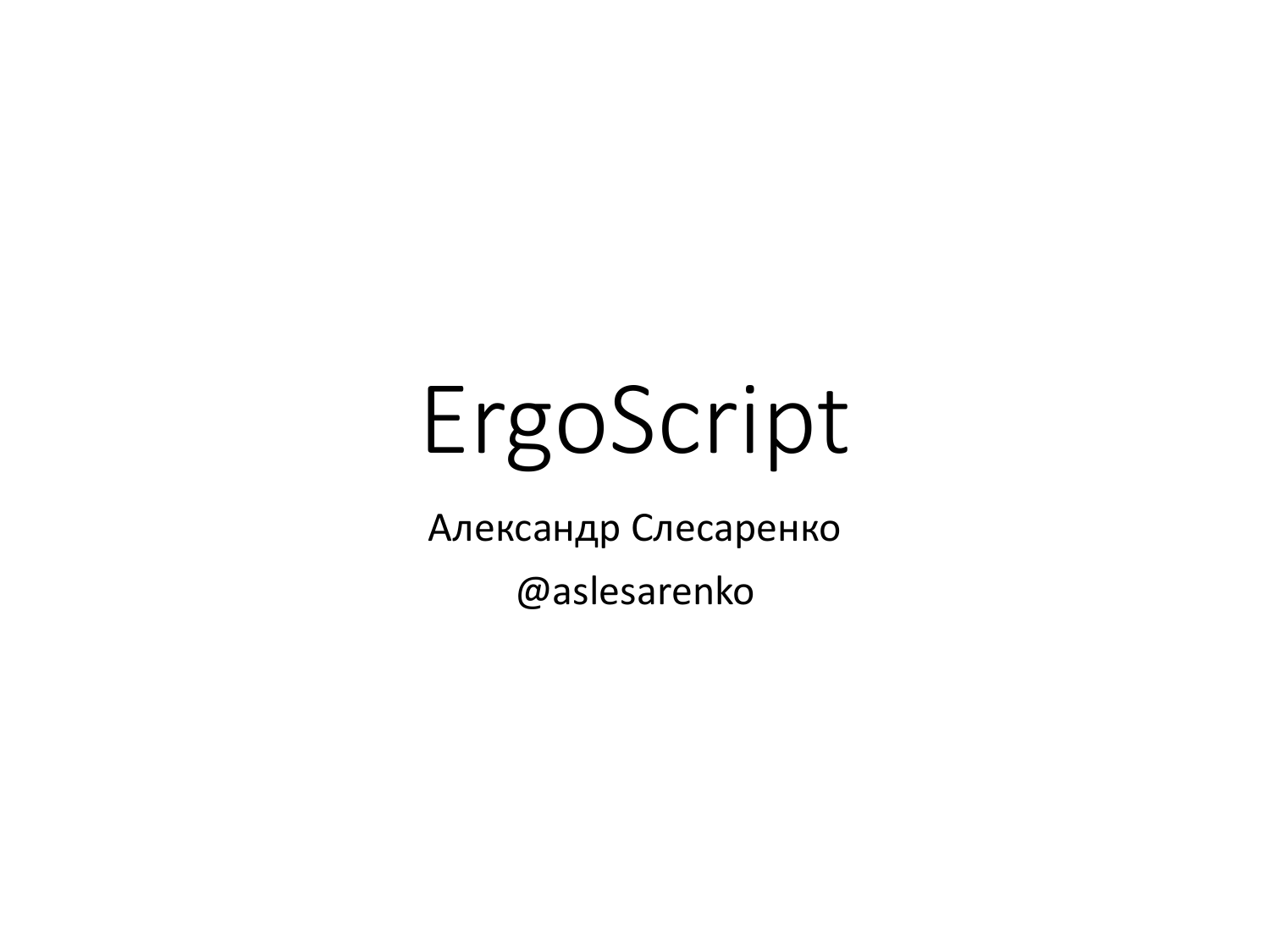### ErgoScript in Ergo blockchain

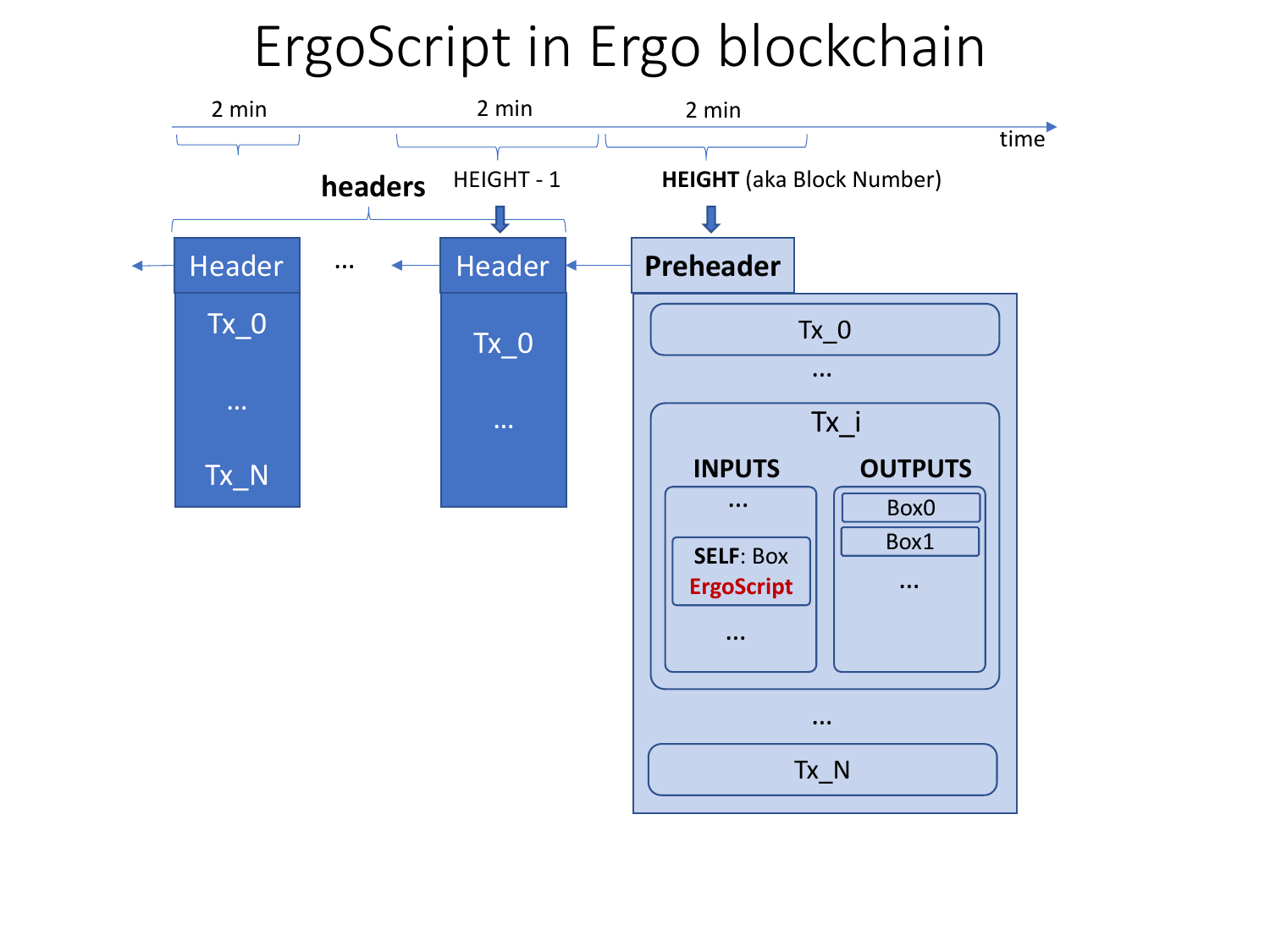### ErgoScript Language

| <b>literals</b>                                                        | types                                                                                      |                               |
|------------------------------------------------------------------------|--------------------------------------------------------------------------------------------|-------------------------------|
| $val$ ok = true                                                        | Boolean                                                                                    | logical                       |
| $val$ count: Int = 1                                                   | Byte, Short, Int, Long, BigInt                                                             | numeric                       |
| val sent: Long = $350L$                                                | GroupElement                                                                               | elliptic curve                |
| val items = $Coll(1,2,3)$<br>$val$ unit: Unit = $()$                   | SigmaProp                                                                                  | Sigma protocol<br>proposition |
| val tuple = $(1L, 2, true)$                                            | (T1,, Th)<br>Coll[T]                                                                       | tuples<br>collections         |
| expressions<br><b>val</b> $y = 5 + x * 3$                              | Header, Preheader, Context,<br>Box, AvlTree                                                | Pre-defined<br>classes        |
| <b>if</b> (check) happy else sad                                       | collection operations                                                                      |                               |
| $tuple.$ $1 + f(tuple.$ 2)                                             | $xs.png { (x: Int) => x + 1 }$                                                             |                               |
| $coll(i) + coll(j)$                                                    | $xs.filter {\x; Int} = x + 1$                                                              |                               |
| <b>val</b> $z = \{ val x = f(1); x + y \}$<br>functions                | $xs.foldLeft(0){(acc: Int, x: Int) \Rightarrow acc + x}$<br>$val$ pairs = keys.zip(values) |                               |
| $\blacksquare$ and a set of $\blacksquare$ and a set of $\blacksquare$ | $unzip(pairs)$ . 1 == keys                                                                 |                               |

**val**  $f = \{(x: Int) \Rightarrow x.tolong\}$ **def** swap(x: (Int, Long)) = (x.\_2, x.\_1)

INPUTS.flatMap(\_.tokens).sumByKey.getByKey(tokenId)

#### **sigma propositions**

(pkAlice && HEIGHT < deadline) || (pkBob && HEIGHT >= dealine)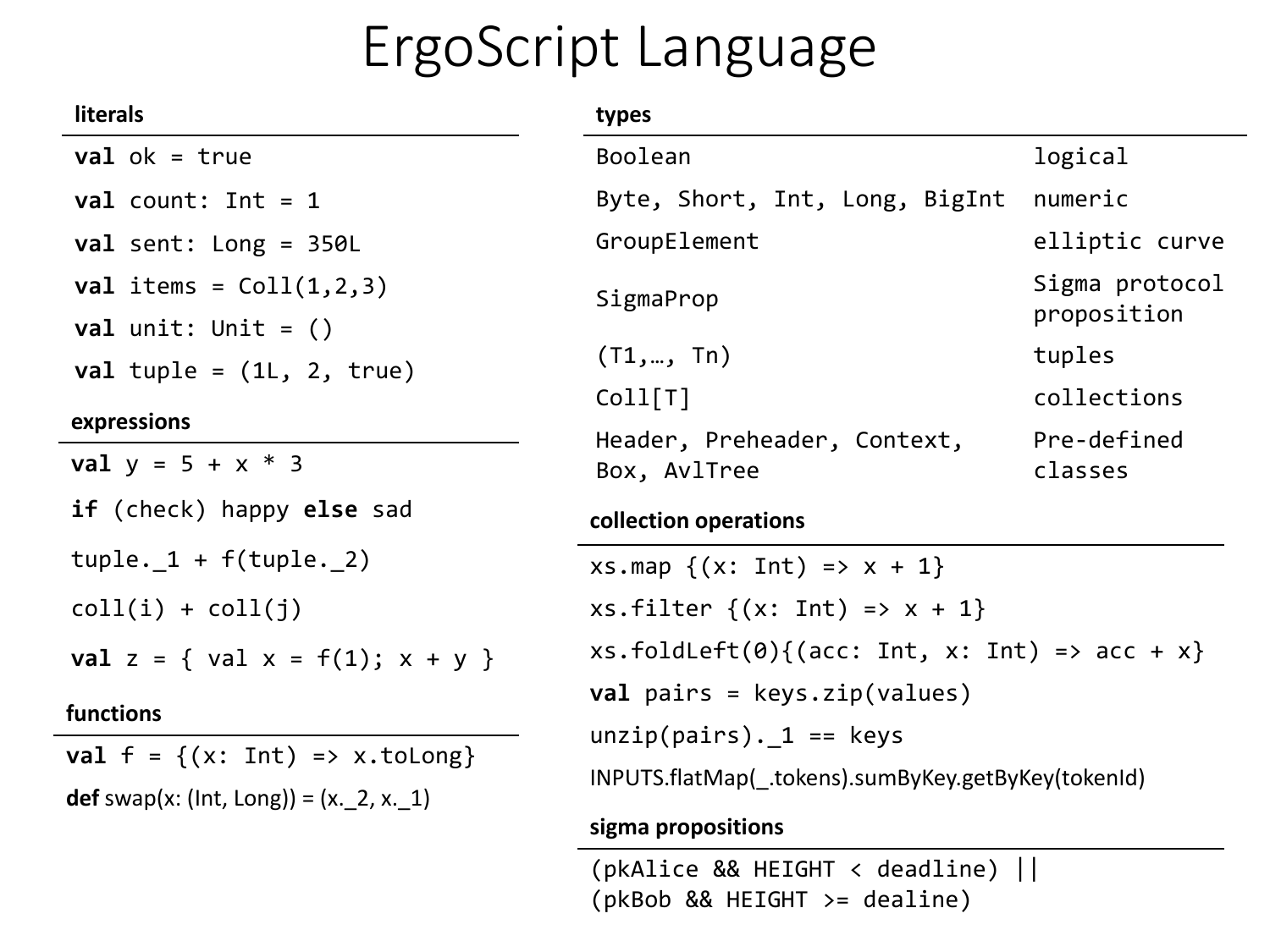# ErgoScript execution context

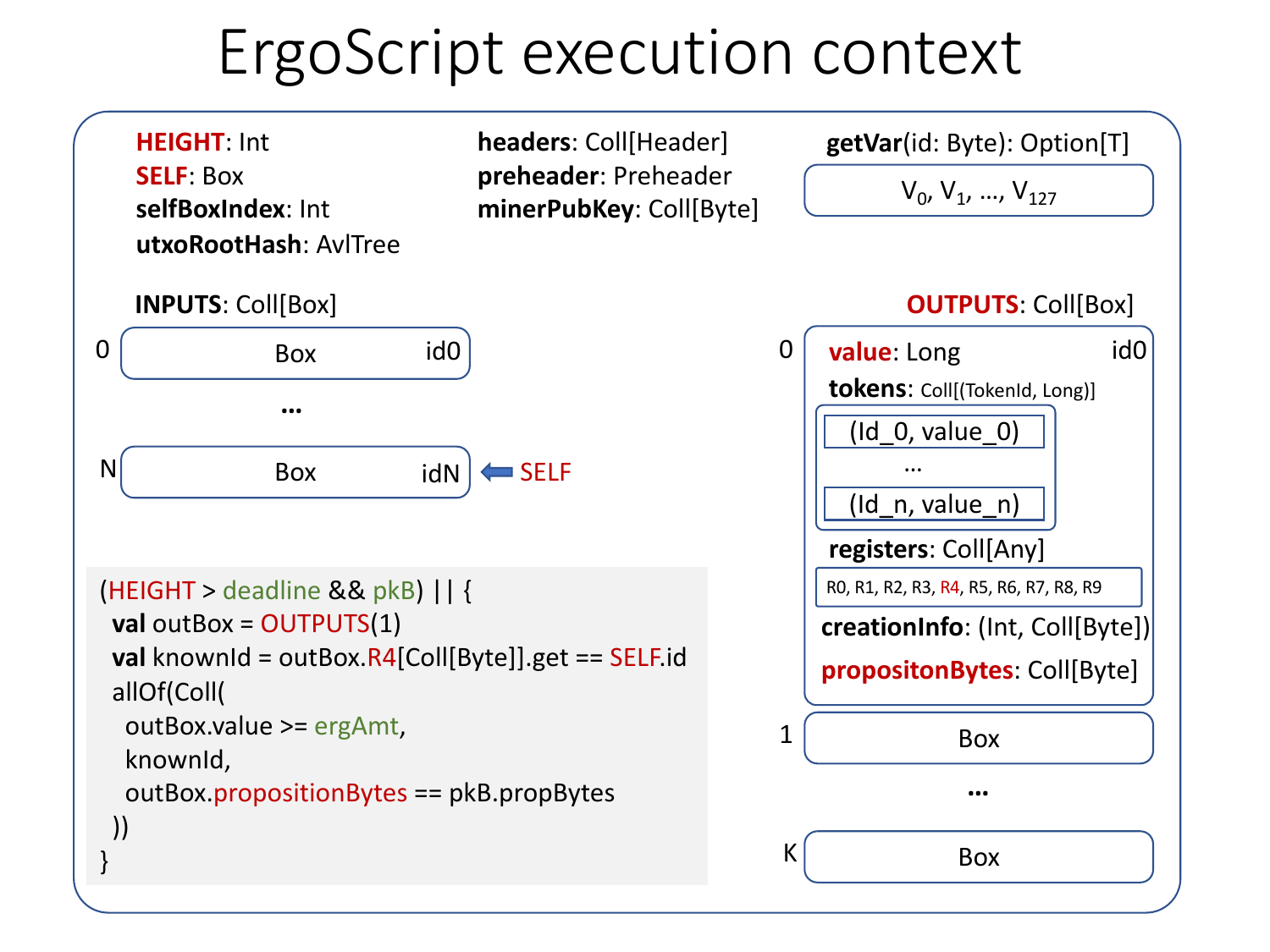### Example: Sell Tokens for Ergs

Алиса хочет купить токен (tid) в количестве tAmt за ergAmt Ergo.

Для этого она кладет ergAmt в специальный ящик и защищает его таким скриптом:

ergoToToken contract tokenToErgo contract

}

```
(HEIGHT > deadline && pkA) || {
val outBox = OUTPUTS(0)
val tokenData = outBox.tokens.byKey(tid)
val knownId = outBox.R4[Coll[Byte]].get == SELF.id
 allOf(Coll(
 tokenData._2 >= tAmt,
  outBox.propositionBytes == pkA.propBytes,
  knownId
))
```
Bob хочет продать токен (tid) в количестве tAmt за ergAmt Ergo.

Для этого он кладет (tid, tAmt) в специальный ящик и защищает его таким скриптом:

```
(HEIGHT > deadline && pkB) || {
val outBox = OUTPUTS(1)
val knownId = outBox.R4[Coll[Byte]].get == SELF.id
 allOf(Coll(
  outBox.value >= ergAmt,
  knownId,
  outBox.propositionBytes == pkB.propBytes
))
}
```